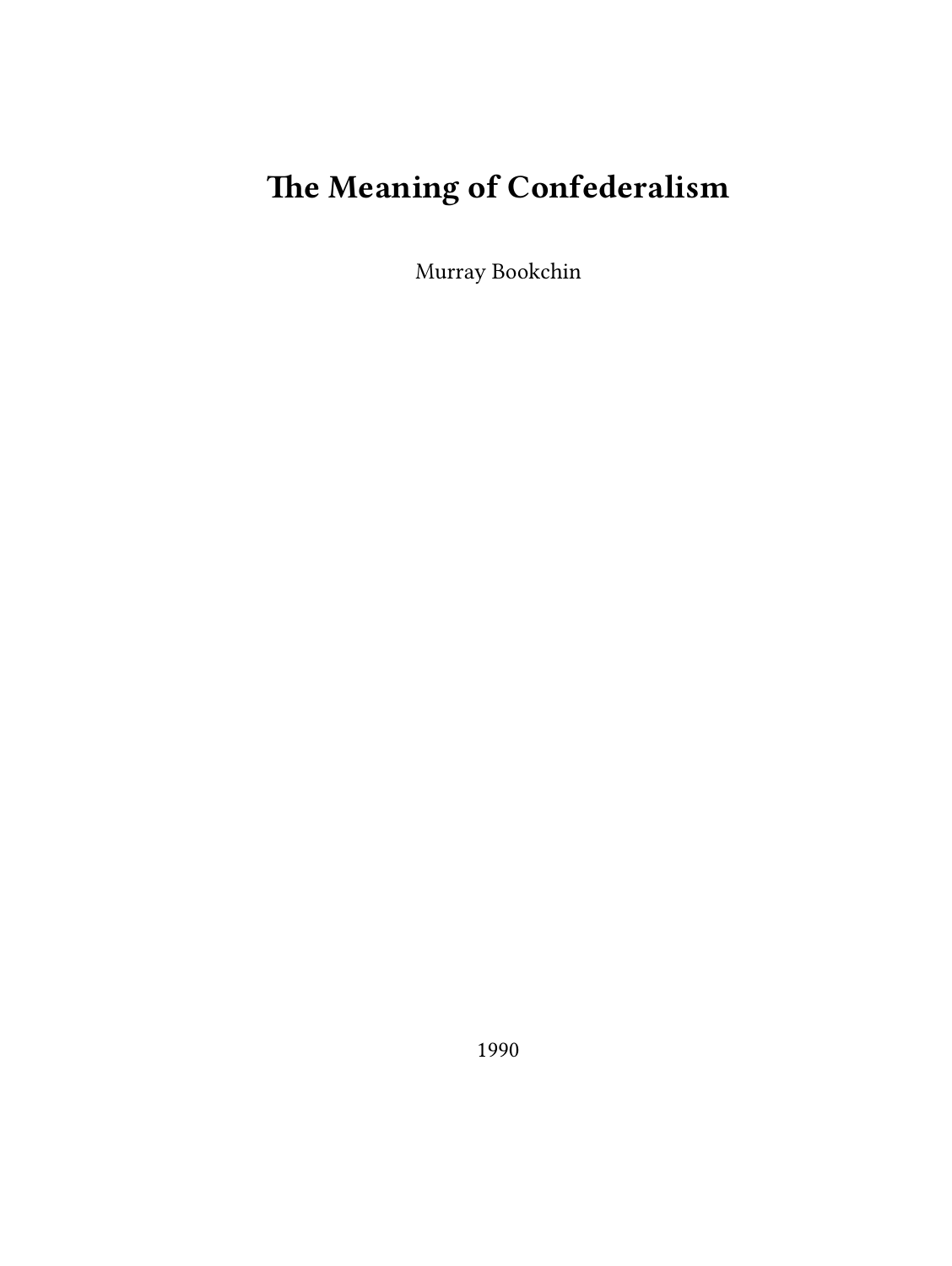## **Contents**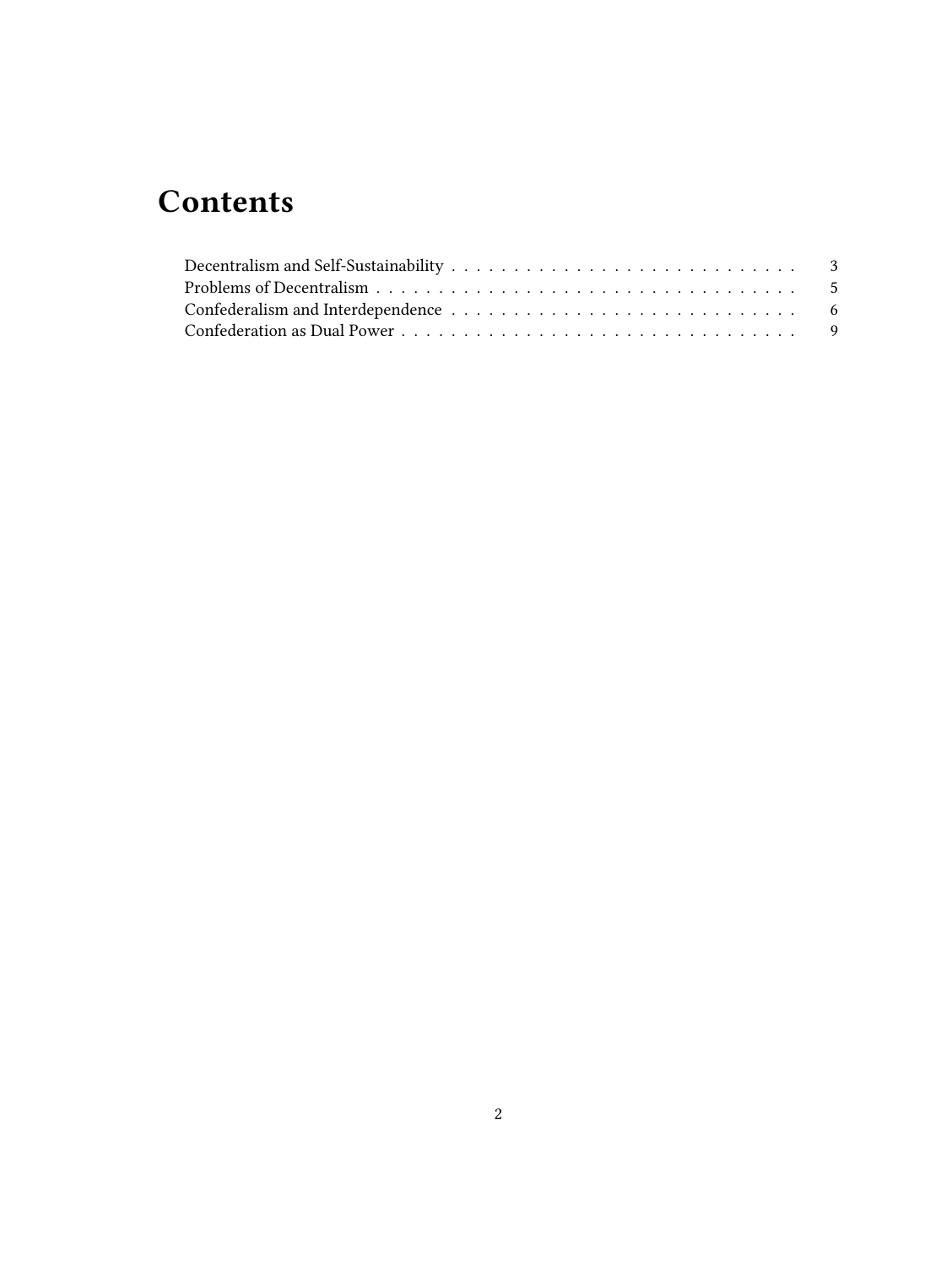Few arguments have been used more effectively to challenge the case for face-to-face participatory democracy than the claim that we live in a "complex society." Modern population centers, we are told, are too large and too concentrated to allow for direct decision-making at a grassroots level. And our economy is too "global," presumably, to unravel the intricacies of production and commerce. In our present transnational, often highly centralized social system, it is better to enhance representation in the state, to increase the efficiency of bureaucratic institutions, we are advised, than to advance utopian "localist" schemes of popular control over political and economic life.

After all, such arguments often run, centralists are all really "localists" in the sense that they believe in "more power to the people" — or at least, to their representatives. And surely a good representative is always eager to know the wishes of his or her "constituents" (to use another of those arrogant substitutes for "citizens").

But face-to-face democracy? Forget the dream that in our "complex" modern world we can have any democratic alternative to the nation-state! Many pragmatic people, including socialists, often dismiss arguments for that kind of "localism" as otherworldly — with good-natured condescension at best and outright derision at worst. Indeed, some years back, in 1972, I was challenged in the periodical *Root and Branch* by Jeremy Brecher, a democratic socialist, to explain how the decentralist views I expressed in Post-Scarcity Anarchism would prevent, say, Troy, New York, from dumping its untreated wastes into the Hudson River, from which downstream cities like Perth Amboy draw their drinking water.

On the surface of things, arguments like Brecher's for centralized government seem rather compelling. A structure that is "democratic," to be sure, but still largely top-down is assumed as necessary to prevent one locality from afflicting another ecologically. But conventional economic and political arguments against decentralization, ranging from the fate of Perth Amboy's drinking water to our alleged "addiction" to petroleum, rest on a number of very problematical assumptions. Most disturbingly, they rest on an unconscious acceptance of the economic status quo.

### <span id="page-2-0"></span>**Decentralism and Self-Sustainability**

The assumption that what currently exists must necessarily exist is the acid that corrodes all visionary thinking (as witness the recent tendency of radicals to espouse "market socialism" rather than deal with the failings of the market economy as well as state socialism). Doubtless we will have to import coffee for those people who need a morning fix at the breakfast table or exotic metals for people who want their wares to be more lasting than the junk produced by a consciously engineered throwaway economy. But aside from the utter irrationality of crowding tens of millions of people into congested, indeed suffocating urban belts, must the present-day extravagant international division of labor necessarily exist in order to satisfy human needs? Or has it been created to provide extravagant profits for multinational corporations? Are we to ignore the ecological consequences of plundering the Third World of its resources, insanely interlocking modern economic life with petroleum-rich areas whose ultimate products include air pollutants and petroleum-derived carcinogens? To ignore the fact that our "global economy" is the result of burgeoning industrial bureaucracies and a competitive grow-or-die market economy is incredibly myopic.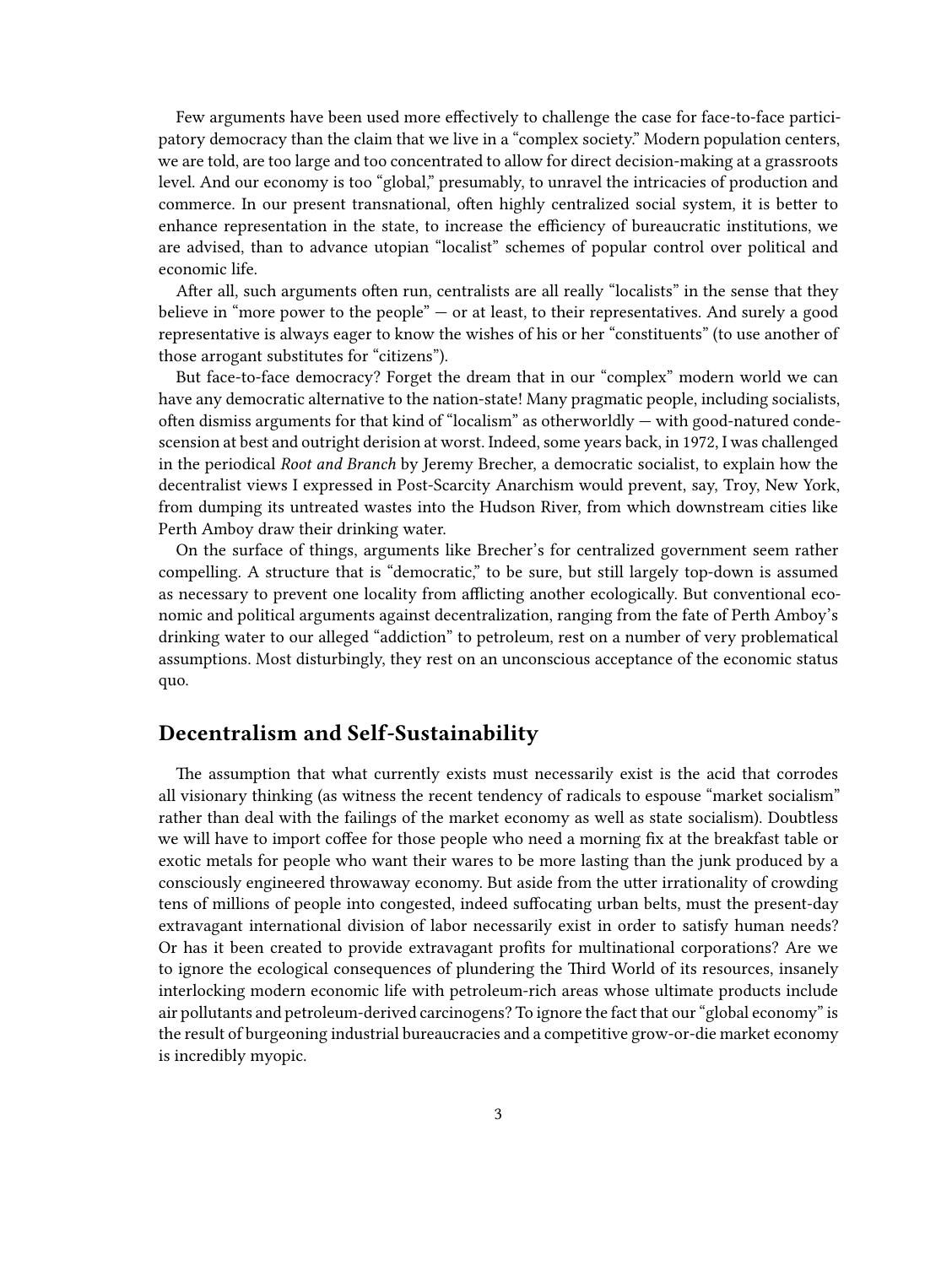It is hardly necessary to explore the sound ecological reasons for achieving a certain measure of self-sustainability. Most environmentally oriented people are aware that a massive national and international division of labor is extremly wasteful in the literal sense of that term. Not only does an excessive division of labor make for overorganization in the form of huge bureaucracies and tremendous expenditures of resources in transporting materials over great distances; it reduces the possibilities of effectively recycling wastes, avoiding pollution that may have its source in highly concentrated industrial and population centers, and making sound use of local or regional raw materials.

On the other hand, we cannot ignore the fact that *relatively* self-sustaining communities in which crafts, agriculture, and industries serve definable networks of confederally organized communities enrich the opportunities and stimuli to which individuals are exposed and make for more rounded personalities with a rich sense of selfhood and competence. The Greek ideal of the rounded citizen in a rounded environment — one that reappeared in Charles Fourier's utopian works — was long cherished by the anarchists and socialists of the last century.

The opportunity of the individual to devote his or her productive activity to many different tasks over an attenuated work week (or in Fourier's ideal society, over a given day) was seen as a vital factor in overcoming the division between manual and intellectual activity, in transcending status differences that this major division of work created, and in enhancing the wealth of experiences that came with a free movement from industry through crafts to food cultivation. Hence self-sustainability made for a richer self, one strengthened by variegated experiences, competencies, and assurances. Alas, this vision has been lost by leftists and many environmentalists today, with their shift toward a pragmatic liberalism and the radical movement's tragic ignorance of its own visionary past.

We should not, I believe, lose sight of what it means to live an ecological way of life, not merely follow sound ecological practices. The multitude of handbooks that teach us how to conserve, invest, eat, and buy in an "ecologically responsible" manner are a travesty of the more basic need to reflect on what it means to think  $-$  yes, to reason  $-$  and to live ecologically in the full meaning of the term. Thus, I would hold that to garden organically is more than a good form of husbandry and a good source of nutrients; it is above all a way to place oneself directly in the food web by personally cultivating the very substances one consumes to live and by returning to one's environment what one elicits from it.

Food thus becomes more than a form of material nutririent. The soil one tills, the living things one cultivates and consumes, the compost one prepares all unite in an ecological continuum to feed the spirit as well as the body, sharpening one's sensitivity to the nonhuman and human world around us. I am often amused by zealous "spiritualists," many of whom are either passive viewers of seemingly "natural" landscapes or devotees of rituals, magic, and pagan deities (or all of these) who fail to realize that one of the most eminently human activities — namely, food cultivation — can do more to foster an ecological sensibility (and spirituality, if you please) than all the incantations and mantras devised in the name of ecological spiritualism.

Such monumental changes as the dissolution of the nation-state and its substitution by a participatory democracy, then, do not occur in a psychological vacuum where the political structure alone is changed. I argued against Jeremy Brecher that in a society that was radically veering toward decentralistic, participatory democracy, guided by communitarian and ecological principles, it is only reasonable to suppose that people would not choose such an irresponsible social dispensation as would allow the waters of the Hudson to be so polluted. Decentralism, a face-to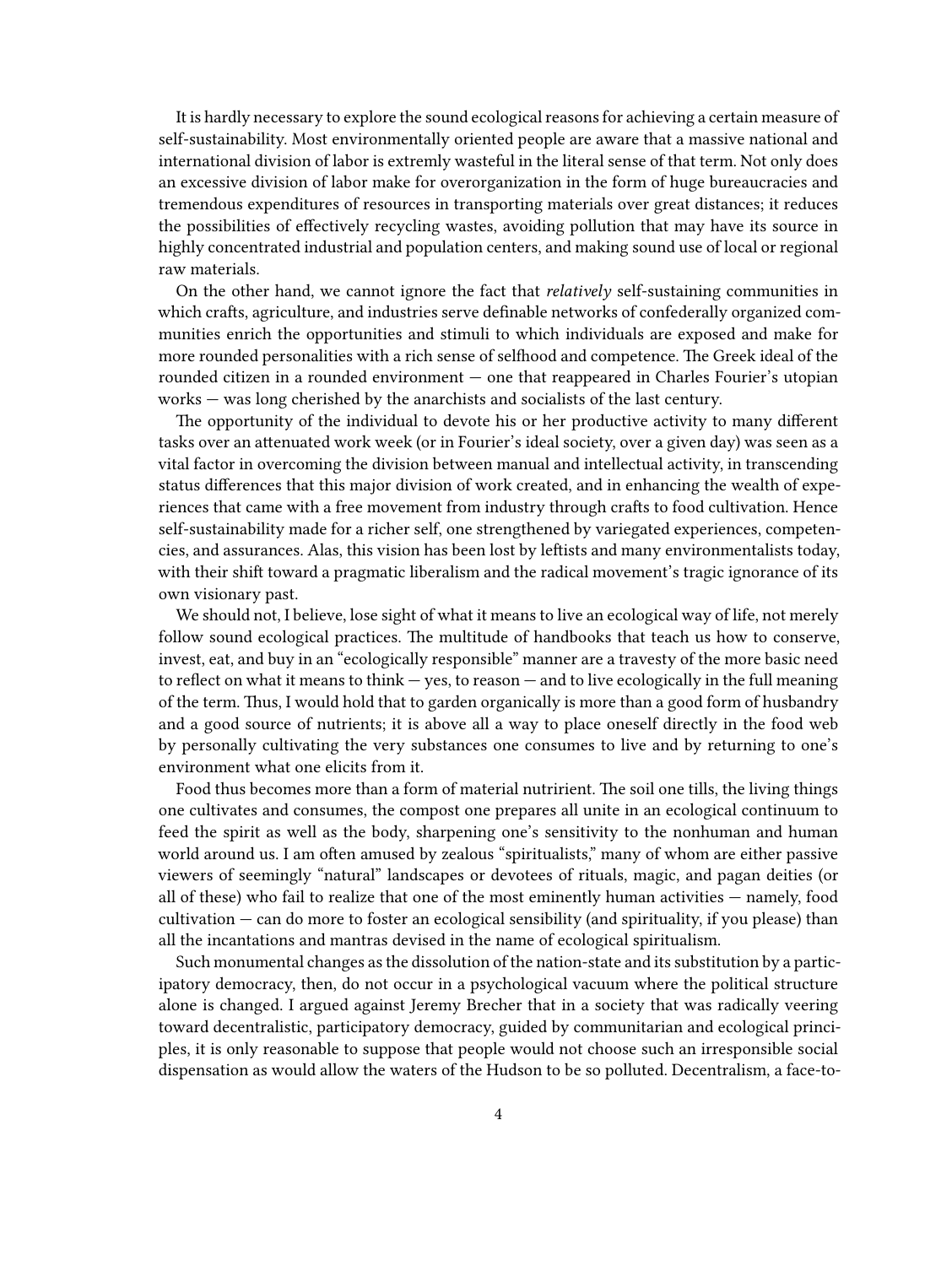face participatory democracy, and a localist emphasis on community values should be viewed as all of one piece  $-$  they most assuredly have been so in the vision I have been advocating for more than thirty years. This "one piece" involves not only a new politics but a new political culture that embraces new ways of thinking and feeling, and new human interrelationships, including the ways we experience the natural world. Words like"politics" and "citizenship" would be redefined by the rich meanings they acquired in the past, and enlarged for the present.

It is not very difficult to show  $-$  item by item  $-$  how the international division of labor can be greatly attenuated by using local and regional resources, implementing ecotechnologies, resealing human consumption along rational (indeed, healthful) lines, and emphasizing quality production that provides lasting (instead of throwaway) means of life. It is unfortunate that the very considerable inventory of these possibilities, which I partly assembled and evaluated in my 1965 essay "Toward a Liberatory Technology," suffers from the burden of having been written too long ago to be accessible to the present generation of ecologically oriented people. Indeed, in that essay I also argued for regional integration and the need to interlink resources among ecocommunities. For decentralized communities are inevitably interdependent upon one another.

#### <span id="page-4-0"></span>**Problems of Decentralism**

If many pragmatic people are blind to the importance of decentralism, many in the ecology movement tend to ignore very real problems with "localism" — problems that are no less troubling than the problems raised by a globalism that fosters a total interlocking of economic and political life on a worldwide basis. Without such wholistic cultural and political changes as I have advocated, notions of decentralism that emphasize localist isolation and a degree of selfsufficiency may lead to cultural parochialism and chauvinism. Parochialism can lead to problems that are as serious as a "global" mentality that overlooks the uniqueness of cultures, the peculiarities of ecosystems and ecoregions, and the need for a humanly scaled community life that makes a participatory democracy possible. This is no minor issue today, in an ecology movement that tends to swing toward very well-meaning but rather naive extremes. I cannot repeat too emphatically that we must find a way of sharing the world with other humans and with nonhuman forms of life, a view that is often difficult to attain in overly "self-sufficient" communities.

Much as I respect the intentions of those who advocate local self-reliance and self-sustainabilty, these concepts can be highly misleading. I can certainly agree with David Morris of the Institute for Local Self-Reliance, for example, that if a community can produce the things it needs, it should probably do so. But self-sustaining communities cannot produce all the things they need — unless it involves a return to a back-breaking way of village life that historically often prematurely aged its men and women with hard work and allowed them very little time for political life beyond the immediate confines of the community itself.

I regret to say that there are people in the ecology movement who do, in fact, advocate a return to a highly labor-intensive economy, not to speak of Stone Age deities. Clearly, we must give the ideals of localism, decentralism, and self-sustainability greater and fuller meaning.

Today we can produce the basic means of life  $-$  and a good deal more  $-$  in an ecological society that is focused on the production of high-quality useful goods. Yet still others in the ecology movement too often end up advocating a kind of "collective" capitalism, in which one community functions like a single entrepreneur, with a sense of proprietorship toward its resources. Such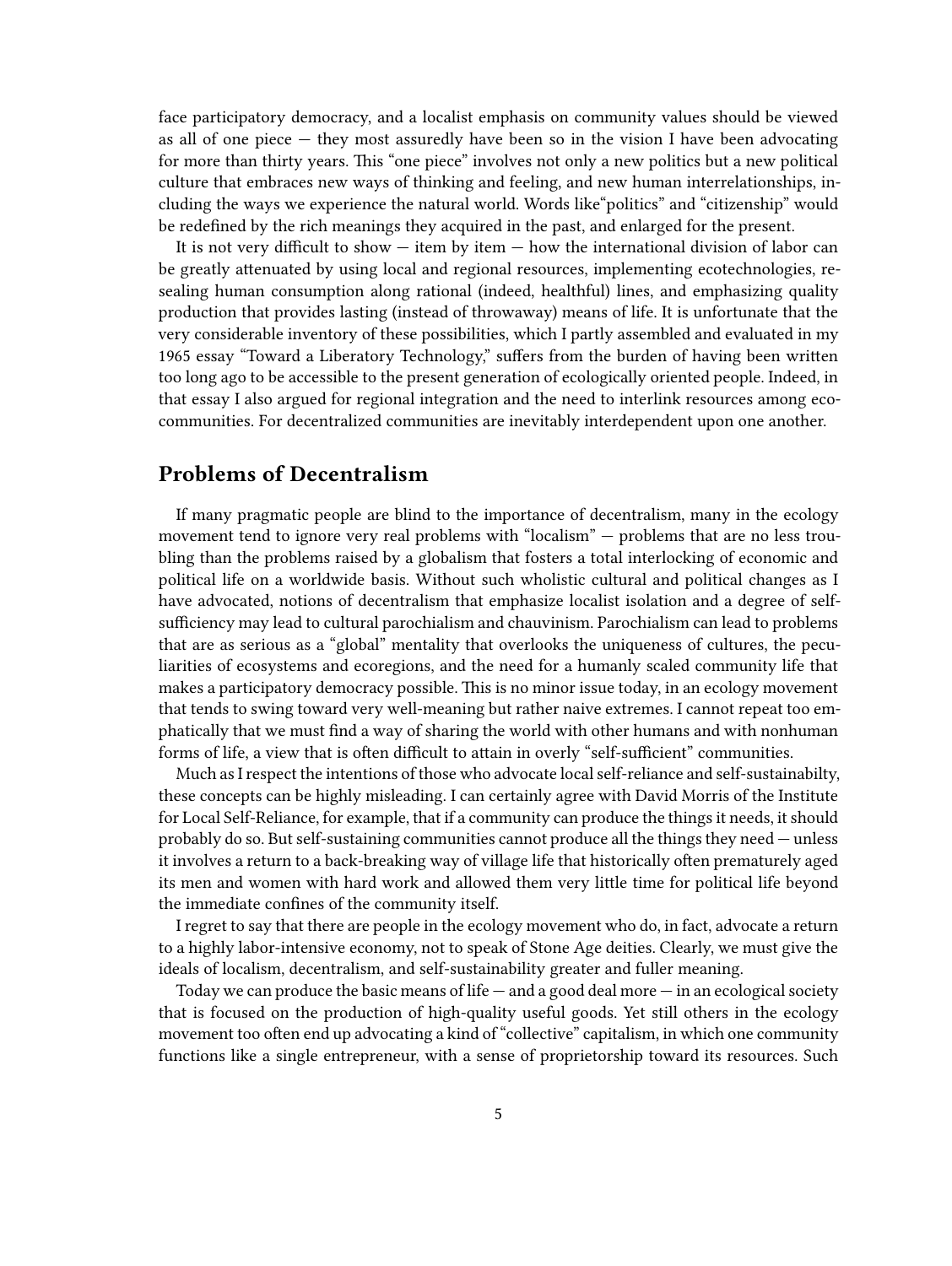a system of cooperatives once again marks the beginnings of a market system of distribution, as cooperatives become entangled in the web of "bourgeois rights" — that is, in contracts and bookkeeping that focus on the exact amounts a community will receive in "exchange" for what it delivers to others. This deterioration occurred among some of the worker-controlled enterprises that functioned like capitalistic enterprises in Barcelona after the workers expropriated them in July 1936 — a practice that the anarcho-syndicalist CNT fought early in the Spanish Revolution.

It is a troubling fact that neither decentralization nor self-sufficiency in itself is necessarily democratic. Plato's ideal city in the Republic was indeed designed to be self-sufficient, but its self-sufficiency was meant to maintain a warrior as well as a philosophical elite. Indeed, its capacity to preserve its self-sufficiency depended upon its ability, like Sparta, to resist the seemingly "corruptive" influence of outside cultures (a characteristic, I may say, that still appears in many closed societies in the East). Similarly, decentralization in itself provides no assurance that we will have an ecological society. A decentralized society can easily co-exist with extremely rigid hierarchies. A striking example is European and Oriental feudalism, a social order in which princely, ducal, and baronial hierarchies were based on highly decentralized communities. With all due respect to Fritz Schumacher, small is not necessarily beautiful.

Nor does it follow that humanly scaled communities and "appropriate technologies" in themselves constitute guarantees against domineering societies. In fact, for centuries humanity lived in villages and small towns, often with tightly organized social ties and even communistic forms of property. But these provided the material basis for highly despotic imperial states. Considered on economic and property terms, they might earn a high place in the "no-growth" outlook of economists like Herman Daly, but they were the hard bricks that were used to build the most awesome Oriental despotisms in India and China. What these self-sufficient, decentralized communities feared almost as much as the armies that ravaged them were the imperial tax-gatherers that plundered them.

If we extol such communities because of the extent to which they were decentralized, selfsufficient, or small, or employed "appropriate technologies," we would be obliged to ignore the extent to which they were also culturally stagnant and easily dominated by exogenous elites. Their seemingly organic but tradition-bound division of labor may very well have formed the bases for highly oppressive and degrading caste systems in different parts of the world-caste systems that plague the social life of India to this very day.

At the risk of seeming contrary, I feel obliged to emphasize that decentralization, localism, self-sufficiency, and even confederation each taken singly — do not constitute a guarantee that we will achieve a rational ecological society. In fact, all of them have at one time or another supported parochial communities, oligarchies, and even despotic regimes. To be sure, without the institutional structures that cluster around our use of these terms and without taking them in combination with each other, we cannot hope to achieve a free ecologically oriented society.

#### <span id="page-5-0"></span>**Confederalism and Interdependence**

Decentralism and self-sustainability must involve a much broader principle of social organization than mere localism. Together with decentralization, approximations to self-sufficiency, humanly scaled communities, ecotechnologies, and the like, there is a compelling need for demo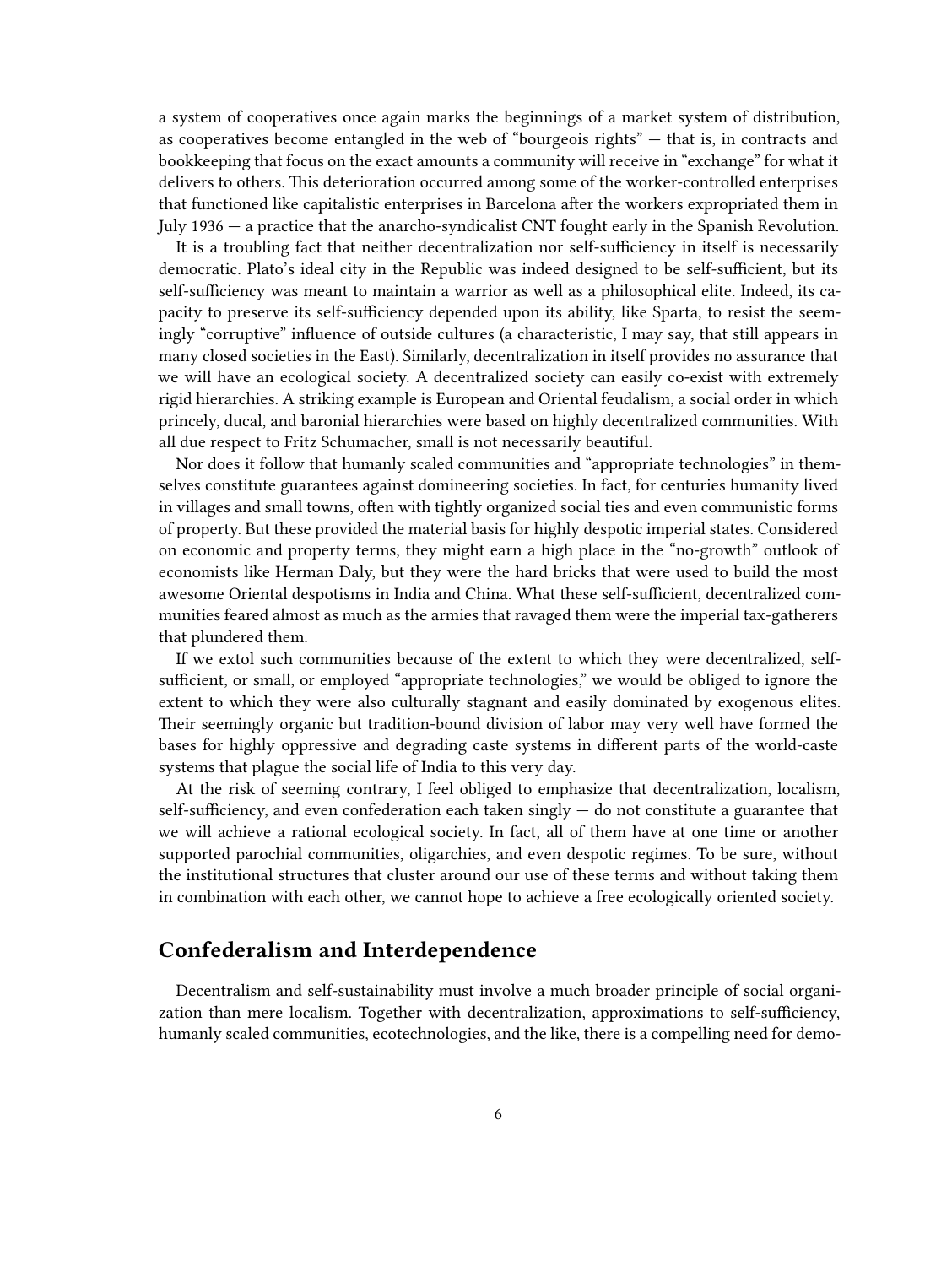cratic and truly communitarian forms of interdependence — in short, for libertarian forms of confederalism.

I have detailed at length in many articles and books (particularly *The Rise of Urbanization and the Decline of Citizenship*) the history of confederal structures from ancient and medieval to modern confederations such as the *Comuneros* in Spain during the early sixteenth century through the Parisian sectional movement of 1793 and more recent attempts at confederation, particularly by the Anarchists in the Spanish Revolution of the 1930s. Today, what often leads to serious misunderstandings among decentralists is their failure in all too many cases to see the need for confederation — which at least tends to counteract the tendency of decentralized communities to drift toward exclusivity and parochialism. If we lack a clear understanding of what confederalism means — indeed, the fact that it forms a key principle and gives fuller meaning to decentralism the agenda of a libertarian municipalism can easily become vacuous at best or be used for highly parochial ends at worst.

What, then, is confederalism? It is above all a network of administrative councils whose members or delegates are elected from popular face-to-face democratic assemblies, in the various villages, towns, and even neighborhoods of large cities. The members of these confederal councils are strictly mandated, recallable, and responsible to the assemblies that choose them for the purpose of coordinating and administering the policies formulated by the assemblies themselves. Their function is thus a purely administrative and practical one, not a policy making one like the function of representatives in republican systems of government.

A confederalist view involves a clear distinction between policymaking and the coordination and execution of adopted policies. Policymaking is exclusively the right of popular community assemblies based on the practices of participatory democracy. Administratiom and coordination are the responsibility of confederal councils, which become the means for interlinking villages, towns, neighborhoods, and cities into confederal networks. Power thus flows from the bottom up instead of from the top down, and in confederations, the flow of power from the bottom up diminishes with the scope of the federal council ranging territorially from localities to regions and from regions to ever-broader territorial areas.

A crucial element in giving reality to confederalism is the interdependence of communities for an authentic mutualism based on shared resources, produce, and policymaking. If one community is not obliged to count on another or others generally to satisfy important material needs and realize common political goals in such a way that it is interlinked to a greater whole, exclusivity and parochialism are genuine possibilities. Only insofar as we recognize that confederation must be conceived as an extension of a form of participatory administration — by means of confederal networks — can decentralization and localism prevent the communities that compose larger bodies of association from parochially withdrawing into themselves at the expense of wider areas of human consociation.

Confederalism is thus a way of perpetuating the interdependence that should exist among communities and regions — indeed, it is a way of democratizing that interdependence without surrendering the principle of local control. While a reasonable measure of self-sufficiency is desirable for every locality and region, confederalism is a means for avoiding local parochialism on the one hand and an extravagant national and global division of labor on the other. In short, it is a way in which a community can retain its identity and roundedness while participating in a sharing way with the larger whole that makes up a balanced ecological society.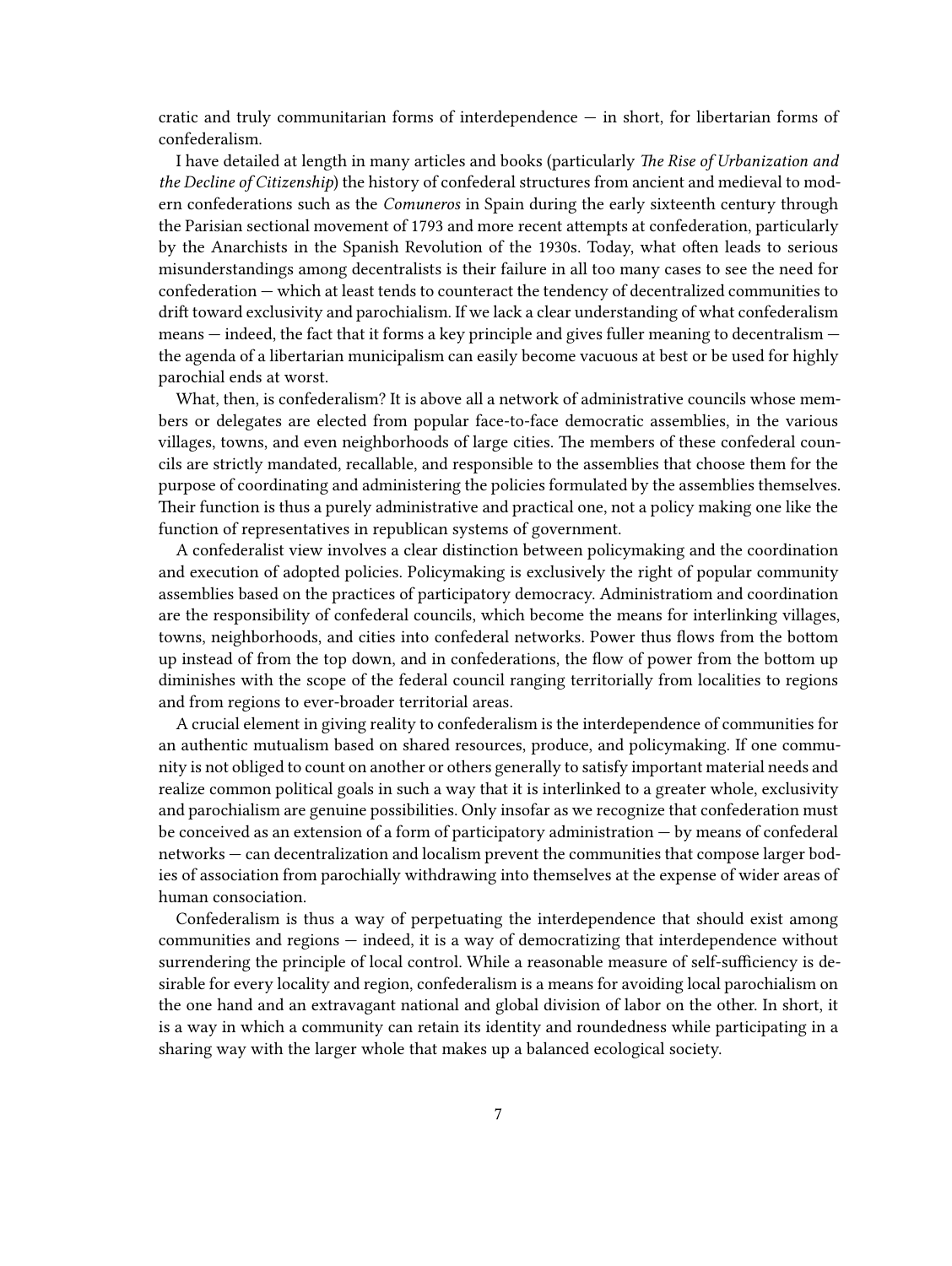Confederalism as a principle of social organization reaches its fullest development when the economy itself is confederalized by placing local farms, factories, and other needed enterprises in local municipal hands — that is, when a community, however large or small, begins to manage its own economic resources in an interlinked network with other communities. To force a choice between either self-sufficiency on the one hand or a market system of exchange on the other is a simplistic and unnecessary dichotomy. I would like to think that a confederal ecological society would be a sharing one, one based on the pleasure that is felt in distributing among communities according to their needs, not one in which "cooperative" capitalistic communities mire themselves in the quid pro quo of exchange relationships.

Impossible? Unless we are to believe that nationalized property (which reinforces the political power of the centralized state with economic power) or a private market economy (whose law of "grow or die" threatens to undermine the ecological stability of the entire planet) is more workable, I fail to see what viable altemative we have to the confederated municipalization of the economy. At any rate, for once it will no longer be privileged state bureaucrats or grasping bourgeois entrepreneurs — or even "collective" capitalists in so-called workers-controlled enterprises — all with their special to promote who are faced with a community's problems, but citizens, irrespective of their occupations or workplaces. For once, it will be necessary to transcend the traditional special interests of work, workplace, status, and property relations, and create a general interest based on shared community problems.

Confederation is thus the ensemble of decentralization, localism, self-sufficiency, interdependence — and more. This more is the indispensable moral education and character building — what the Greeks called *paideia* — that makes for rational active citizenship in a participatory democracy, unlike the passive constituents and consumers that we have today. In the end, there is no substitute for a conscious reconstruction of our relationship to each other and the natural world.

To argue that the remaking of society and our relationship with the natural world can be achieved only by decentralization or localism or self-sustainabilty leaves us with an incomplete collection of solutions. Whatever we omit among these presuppositions for a society based on confederated municipalities, to be sure, would leave a yawning hole in the entire social fabric we hope to create. That hole would grow and eventually destroy the fabric itself  $-$  just as a market economy, cojoined with "socialism," "anarchism," or whatever concept one has of the good society, would eventually dominate the society as a whole. Nor can we omit the distinction between policy making and administration, for once policy making slips from the hands of the people, it is devoured by its delegates, who quickly become bureaucrats.

Confederalism, in effect, must be conceived as a whole: a consciously formed body of interdependencies that unites participatory democracy in municipalities with a scrupulously supervised system of coordination. It involves the dialectical development of independence and dependence into a more richly articulated form of interdependence, just as the individual in a free society grows from dependence in childhood to independence in youth, only to sublate the two into a conscious form of interdependence between individuals and between the individual and society.

Confederalism is thus a fluid and ever-developing kind of social metabolism in which the identity of an ecological society is preserved through its differences and by virtue of its potential for ever-greater differentiation. Confederalism, in fact, does not mark a closure of social history (as the "end of history" ideologists of recent years would have us believe about liberal capitalism) but rather the point of departure for a new eco-social history marked by a participatory evolution within society and between society and the natural world.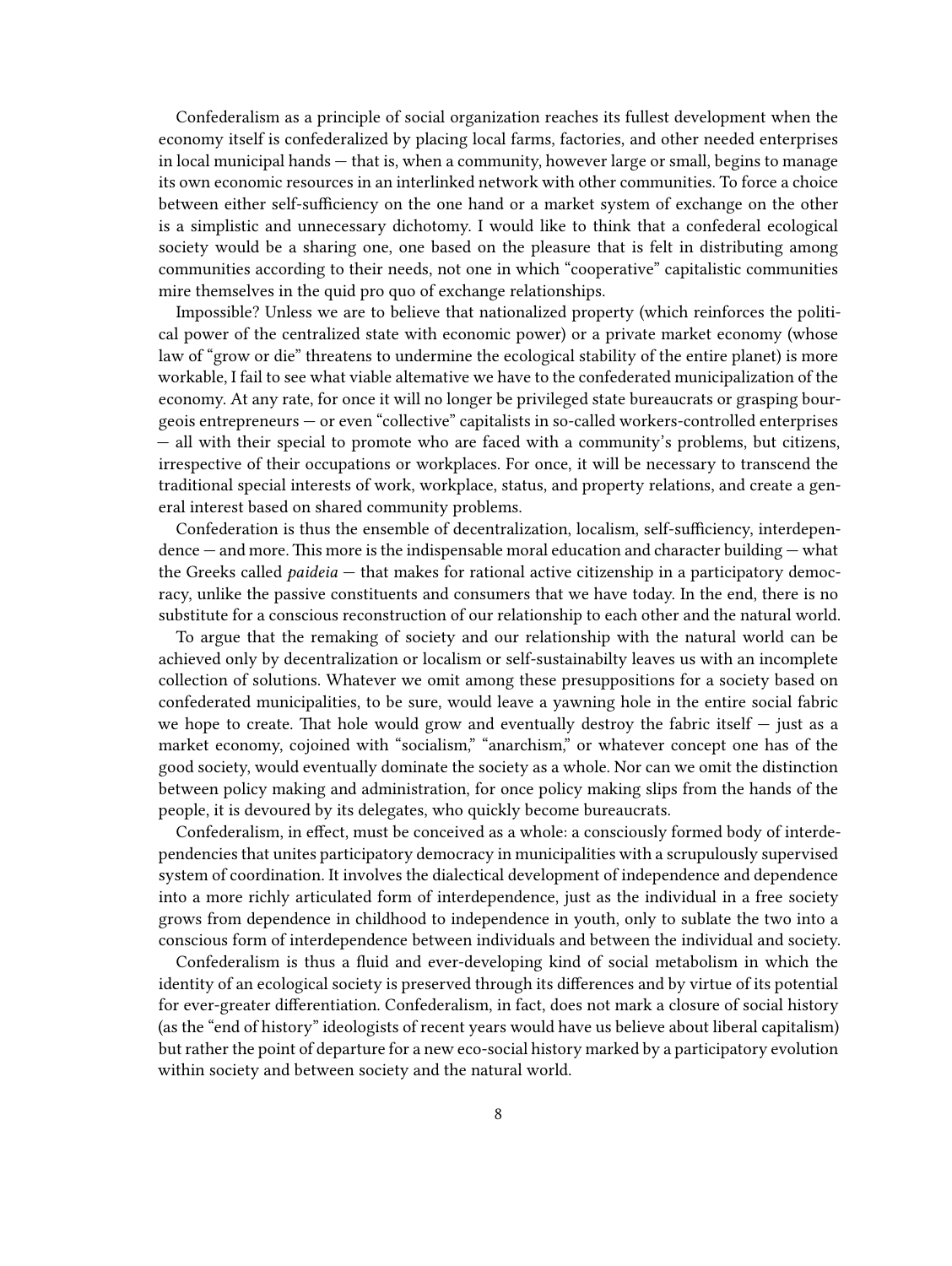### <span id="page-8-0"></span>**Confederation as Dual Power**

Above all, I have tried to show in my previous writings how confederation on a municipal basis has existed in sharp tension with the centralized state generally, and the nation-state of recent times. Confederalism, I have tried to emphasize, is not simply a unique societal, particularly civic or municipal, form of administration. It is a vibrant tradition in the affairs of humanity, one that has a centuries-long history behind it. Confederations for generations tried to countervail a nearly equally long historical tendency toward centralization and the creation of the nation-state.

If the two  $-$  confederalism and statism  $-$  are not seen as being in tension with each other, a tension in which the nation-state has used a variety of intermediaries like provincial governments in Canada and state governments in the United States to create the illusion of "local control," then the concept of confederation loses all meaning. Provincial autonomy in Canada and states' rights in the United States are no more confederal than "soviets" or councils were the medium for popular control that existed in tension with Stalin's totalitarian state. The Russian soviets were taken over by the Bolsheviks, who supplanted them with their party within a year or two of the October Revolution. To weaken the role of confederal municipalities as a countervailing power to the nation-state by opportunistically running "confederalist" candidates for state govemment — or, more nightmarishly, for governorship in seemingly democratic states (as some U.S. Greens have proposed) is to blur the importance of the need for tension between confederations and nation-states — indeed, they obscure the fact that the two cannot co-exist over the long term.

In describing confederalism as a whole  $-$  as a structure for decentralization, participatory democracy, and localism — and as a potentiality for an ever-greater differentiation along new lines of development, I would like to emphasize that this same concept of wholeness that applies to the interdependencies between municipalities also applies to the muncipality itself. The municipality, as I pointed out in earlier writings, is the most immediate political arena of the individual, the world that is literally a doorstep beyond the privacy of the family and the intimacy of personal friendships. In that primary political arena, where politics should be conceived in the Hellenic sense of literally managing the polls or community, the individual can be transformed from a mere person into an active citizen, from a private being into a public being. Given this crucial arena that literally renders the citizen a functional being who can participate directly in the future of society, we are dealing with a level of human interaction that is more basic (apart from the family itself) than any level that is expressed in representative forms of governance, where collective power is literally transmuted into power embodied by one or a few individuals. The municipality is thus the most authentic arena of public life, however much it may have been distorted over the course of history.

By contrast, delegated or authoritarian levels of "politics" presuppose the abdication of municipal and citizen power to one degree or another. The municipality must always be understood as this truly authentic public world. To compare even executive positions like a mayor with a govemor in representative realms of power is to grossly misunderstand the basic political nature of civic life itself, all its malformations notwithstanding. Thus, for Greens to contend in a purely formal and analytical manner — as modern logic instructs that terms like "executive" make the two positions interchangeable is to totally remove the notion of executive power from its context, to reify it, to make it into a mere lifeless category because of the extemal trappings we attach to the word. If the city is to be seen as a whole, and its potentialities for creating a participatory democracy are to be fully recognized, so provincial governments and state governments in Canada and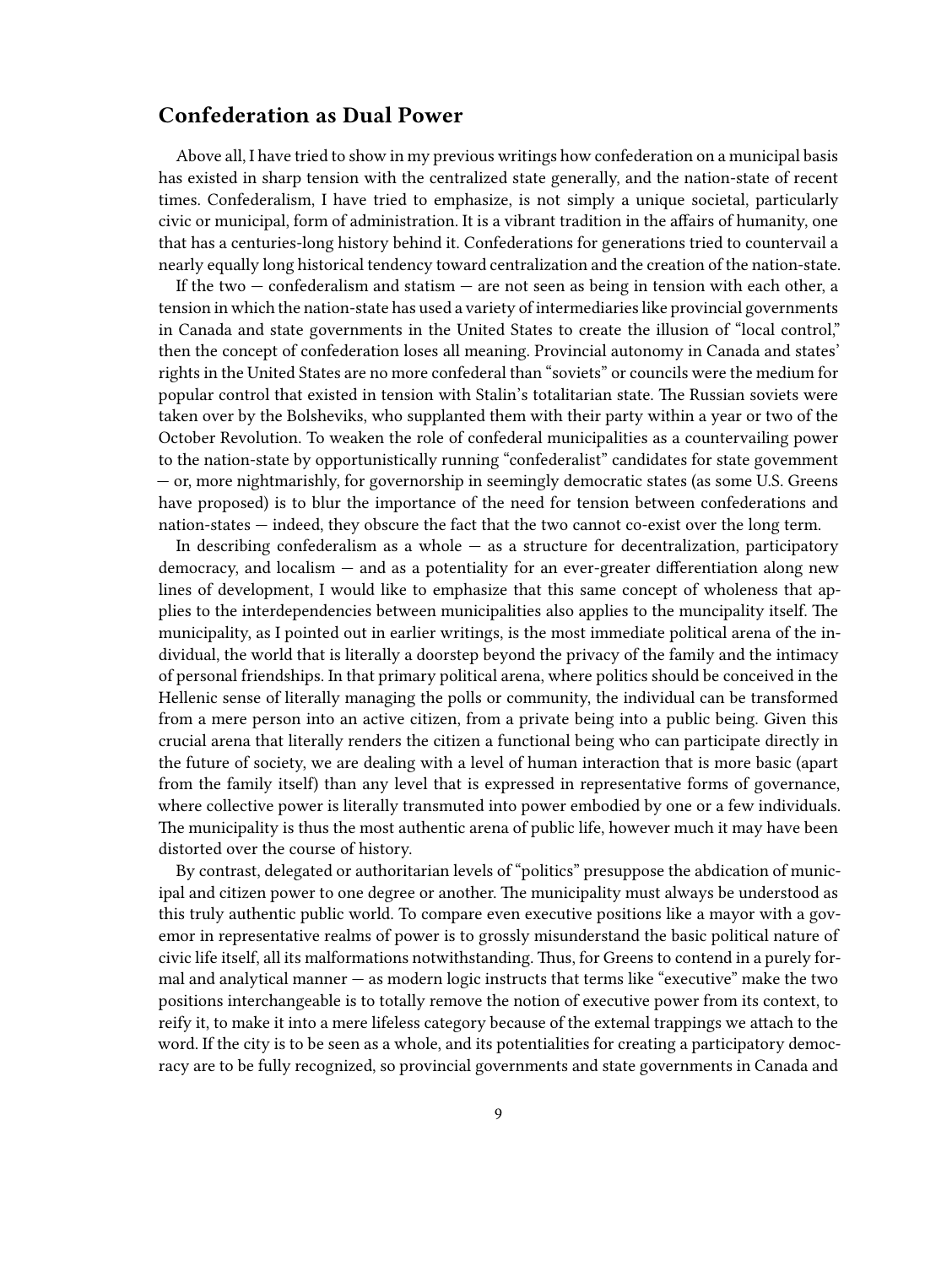the United States must be seen as clearly established small republics organized entirely around representation at best and oligarchical rule at worst. They provide the channels of expression for the nation-state — and constitute obstacles to the development of a genuine public realm.

To run a Green for a mayor on a libertarian municipalist program, in short, is qualitatively different from running a provincial or state governor on a presumably libertarian muncipalist program. It amounts to decontextualizing the institutions that exist in a municipality, in a province or state, and in the nation-state itself, thereby placing all three of these executive positions under a purely formal rubric. One might with equal imprecision say that because human beings and dinosaurs both have spinal cords, that they belong to the same species or even to the same genus. In each such case, an institution — be it a mayoral, councillor, or selectperson — must be seen in a municipal context as a whole, just as a president, prime minister, congressperson, or member of parliament, in turn, must be seen in the state context as a whole. From this standpoint, for Greens to run mayors is fundamentally different from running provincial and state offices. One can go into endless detailed reasons why the powers of a mayor are far more controlled and under closer public purview than those of state and provincial office-holders.

At the risk of repetition, let me say that to ignore this fact is to simply abandon any sense of contextuality and the environment in which issues like policy, administration, participation, and representation must be placed. Simply, a city hall in a town or city is not a capital in a province, state, or nation-state.

Unquestionably, there are now cities that are so large that they verge on being quasi-republics in their own right. One thinks for example of such megalopolitan areas as New York City and Los Angeles. In such cases, the minimal program of a Green movement can demand that confederations be established within the urban area — namely, among neighborhoods or definable districts — not only among the urban areas themselves. In a very real sense, these highly populated, sprawling, and oversized entities must ultimately be broken down institutionally into authentic muncipalities that are scaled to human dimensions and that lend themselves to participatory democracy. These entities are not yet fully formed state powers, either institutionally or in reality, such as we find even in sparsely populated American states. The mayor is not yet a governor, with the enormous coercive powers that a govemor has, nor is the city council a parliament or statehouse that can literally legislate the death penalty into existence, such as is occurring in the United States today.

In cities that are transforming themselves into quasi-states, there is still a good deal of leeway in which politics can be conducted along libertarian lines. Already, the executive branches of these urban entities constitute a highly precarious ground — burdened by enormous bureaucracies, police powers, tax powers, and juridical systems that raise serious problems for a libertarian municipal approach. We must always ask ourselves in all frankness what form the concrete situation takes. Where city councils and mayoral offices in large cities provide an arena for battling the concentration of power in an increasingly s trong state or provincial executive, and even worse, in regional jurisdictions that may cut across many such cities (Los Angeles is a notable example), to run candidates for the city council may be the only recourse we have, in fact, for arresting the development of increasingly authoritarian state institutions and helping to restore an institutionally decentralized democracy.

It will no doubt take a long time to physically decentralize an urban entity such as New York City into authentic municipalities and ultimately communes. Such an effort is part of the maximum program of a Green movement. But there is no reason why an urban entity of such a huge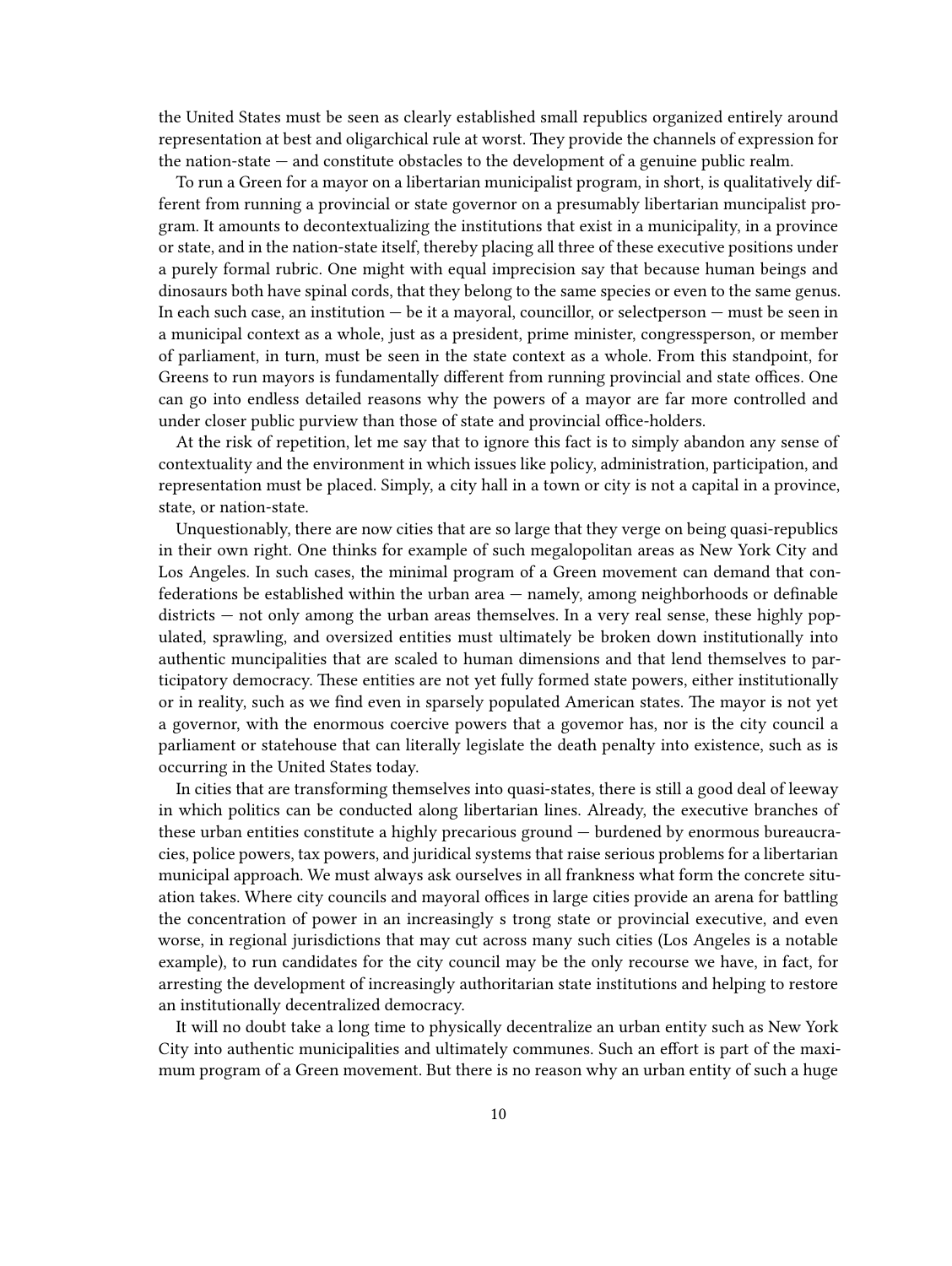magnitude cannot be slowly decentralized institutionally. The distinction between physical decentralization and institutional decentralization must always be kept in mind. Time and again excellent proposals have been advanced by radicals and even city planners to localize democracy in such huge urban entities and literally give greater power to the people, only to be cynically shot down by centralists who invoke physical impediments to such an endeavor.

It confuses the arguments of advocates for decentralization to make institutional decentralization congruent with the physical breakup of such a large entity. There is a certain treachery on the part of centralists in making these two very distinct lines of development identical or entangling them with each other. Libertarian municipalists must always keep the distinction between institutional and physical decentralization clearly in mind, and recognize that the former is entirely achievable even while the latter may take years to attain.

November 3, 1990